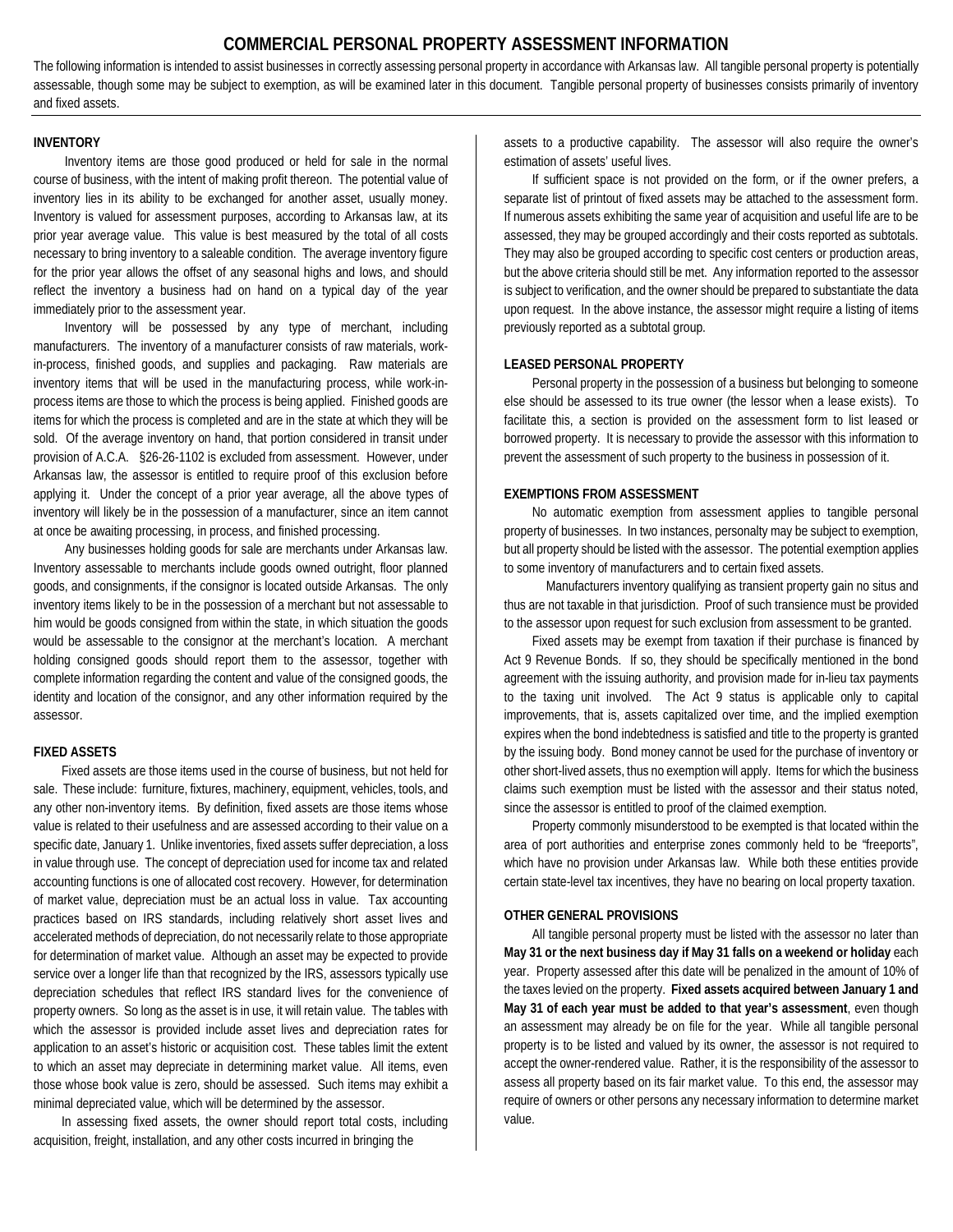### **SELECTED ARKANSAS STATUTES**

This section contains legislation enacted in the state of Arkansas and pertinent to the assessment of personal property in general and commercial personal property in particular.

**26-1-101. Definitions.** As used in this act, unless the context otherwise requires: "Oath" means oath or affirmation;

"Person" means firm, company, or corporation;

"Personal Property" means:

Every tangible thing being the subject of ownership,.. and not forming a part of any parcel of real property as defined;… (Note*: The portions of this statue referring to real property and intangible personal property are not quoted herein*.)

**26-2-104. Violations in assessments or equalization generally.** Whoever shall violate any provision of law intended to secure the assessment or equalization of property, for which a penalty has not otherwise been provided, or neglects or refuses to obey any lawful requirement or order made by the county equalization board, shall be deemed guilty of a misdemeanor and, upon conviction, shall be fined not less than ten dollars (\$10.00) nor more than one hundred dollars (\$100).

**26-2-107. Disposition of property to avoid assessment.** If any person, for the purpose of avoiding listing for the payment of taxes any property subject to taxation, shall sell, give away, or otherwise dispose of the property, under or subject to any agreement expressed or implied or any understanding with the purchaser, donee, or recipient of the property that the property is to be reconveyed, restored, or redelivered to the person so disposing of the property, he or she shall be guilty of a violation and upon conviction be fined not less than five hundred dollars (\$500) nor more than one thousand dollars (\$1000).

**26-3-201. Property subject to taxes generally.** All property, whether real or personal, in this state… shall be subject to taxation. Such property …shall be entered on the list of taxable property for that purpose. (*The deleted portion of this Statue referred to intangible personal property, which has since been exempted under A.C.A. 26-3-302).*

**26-3-302. Intangible personalty.** All intangible personal property in this state shall be exempt from all ad valorem tax levies of counties, cities, and school districts in this state.

The exemption provided in this section shall be applicable with respect to the assessment and taxation of intangible personal property on and after January 1, 1976, and no ad valorem taxes shall be assessed or collected on such property for any period after January 1, 1976.

**26-24-102. Power and authority generally.** The Arkansas Public Service Commission shall have the full power and authority in the administration of the tax laws of this state to have and exercise general and complete supervision over:

The valuation, assessment, and equalization of all property, privileges, and franchises; and

 The several county assessors, county boards equalization, and other officers charged with the assessment or equalization of property taxes throughout the state, to the end that all assessments on property, privileges and franchises in this state shall be made in relative proportion to the just and true value of the property privileges, and franchises, in substantial compliance with the law.

**26-26-201. Delinquent assessments.** There shall be a penalty of ten percent (10%) of all taxes due on all persons and property delinquent in assessment.

Where the penalty of ten percent (10%) of the amount of all taxes due shall amount to less than one dollar (\$1**.**00), the penalty shall be arbitrarily fixed at one dollar (\$1.00).

All persons and property not listed for assessment with the assessor on or before May 31 or the next business day if May 31 falls on a weekend or holiday of the year in which the assessment is required, as provided by this chapter, shall be deemed delinquent in assessment, and the assessor shall so designate it on his records that the clerk may know each item of property and all persons so delinquent.

It shall be the duty of the clerk to affix and extend the penalty provided in this section against each item of property and all persons so delinquent.

The penalty shall be collected by the county tax collector and shall be by him paid into the county general fund.

Between January 1 and June 5 of each year, each county assessor shall file with the State Treasurer a sworn statement that he will comply with subsection (a) of this section. If a county assessor fails to file the statement by June 5, then the State Treasurer shall withhold county turnback to that county until the statement is received by the State Treasurer.

If the neglect is willful, the delinquent shall be deemed guilty of a misdemeanor and shall be fined in any sum not more than one thousand dollars (\$1000).

In addition to the penalties for not assessing, delinquent persons shall be required to pay an additional fifty cents (\$.50) for each list, which shall go to the assessor.

This additional sum shall be collected by the tax collector in the usual manner.

**26-26-303. Percentage of value to be used in appraisal.** The appraisal and assessment shall be according to value as required by Arkansas Constitution, Article 16, Section 5.

The percentage of true and full market or actual value to be used in the appraisal and assessment shall be fixed and certified by the Arkansas Public Service Commission as provided by 26-24-104.

Until and unless a budget system is adopted with provisions for eliminating excessive and illegal tax rates and expenditures, the commission shall not fix and certify a percentage of true and full market or actual value in excess of twenty percent (20%).

**26-26-901. Furnishing of forms.** Upon the application of the property owner or other person required to file an assessment list, the assessor shall furnish appropriate blanks upon which to list and report the property required to be listed.

**26-26-903. Owner to list property.** Every person of full age and sound mind shall list the real property of which he is the owner, situated in the county in which he resides, the personal property of which he is the owner.

**26-26-910. Valuations in listings not conclusive.** The valuations as set out in any assessment list required under the provisions of this subchapter to be delivered to the assessor by the property owner shall not be held to be conclusive as to the value of the property so listed, and the assessor may make such assessment of the property as he may deem just and equitable.

The assessor, in each instance where he raises the valuation of any property which has been listed with him as by law required, shall deliver to the property owner or his agent a duplicate copy of the adjusted assessment list, or he shall notify the property owner or his agent by first class mail, which notice shall state separately the total valuation of real and personal property as listed by the property owner and as fixed by the assessor, and shall advise that the owner may, by petition or letter, apply to the Equalization board for the adjustment of the assessment as fixed by the assessor.

All applications shall be made to the board on or before the third Monday in August.

For the purpose of enabling the assessor to determine just and equitable values of property, he is authorized, and it shall be his duty, to enter upon and make such personal inspection thereof as he shall deed necessary.

Any person shall, when called upon by the assessor, be required to answer upon oath and furnish proof demanded as to purchases, sales, transfers,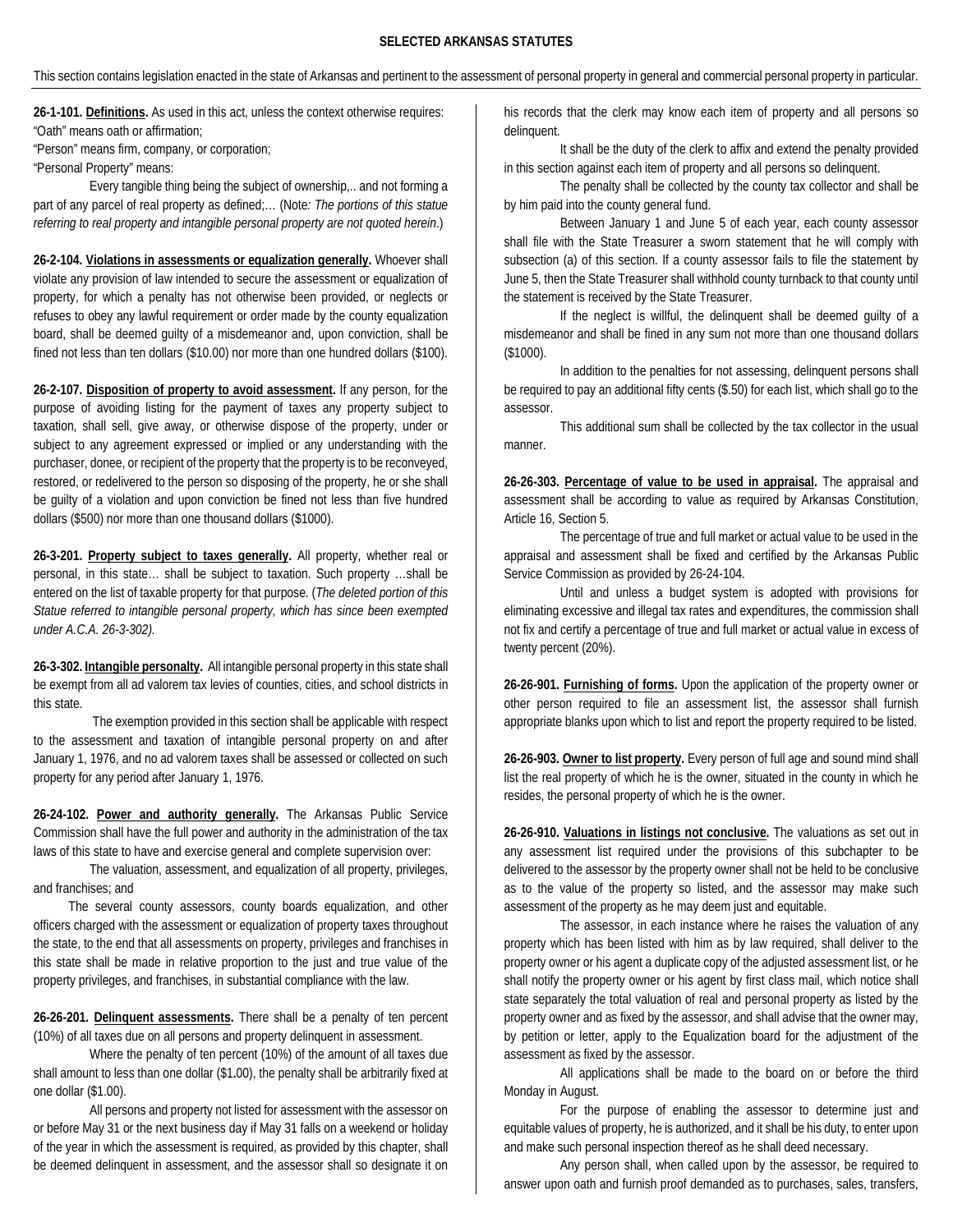improvements,… or any and all other information requested and pertaining to the location, amount, kind, and value of his own property or that of another person.

**26-26-1102. Place of assessment.** All real estate and tangible personal property shall be assessed for taxation in the taxing district in which the property is located and kept for use.

Tangible personal property in transit for a destination within this state shall be assessed only in the taxing district of its destination.

Tangible personal property in transit through this state including raw materials from within or outside this state used in the manufacturing process and tangible personal property manufactured, processed, or refined in this state and stored for shipment outside the state shall, for purposes of ad valorem taxation, acquire no situs in this state and shall not be assessed for taxation in this state.

The owner of tangible personal property in transit through this state and of tangible personal property in transit for a destination within this state may be required by the appropriate assessor, to submit documentary proof of the in-transit character and the destination of the property.

"**Tangible personal property in transit through this state**" means, for the purposes of this section, tangible personal property:

Which is moving in interstate commerce through or over the territory of this state; or

Which is consigned to or stored in or on a warehouse, dock, or wharf, public or private, within this state for storage in transit to a destination outside this state, whether the destinations specified when transportation begins or afterward, except where the consignment or storage is for purposes other than those incidental to transportation of the property; or

Which is manufactured, processed, or refined within this state and which is in transit and consigned to, or stored in or on, a warehouse, dock, or wharf, public or private, within this state for shipment to a destination outside this state.

**26-26-1201. Date of valuation.** All property in this state shall be assessed by the authorized authorities according to its value on January 1. However, stocks of merchants and manufacturers shall be assessed at the value of the average stock in possession or under control during the year immediately preceding January 1 of the year in which assessment is required.

**26-26-1202. Valuation procedures.** Personal property of any description shall be valued at the usual selling price of similar property at the time of listing.

If any personal property shall have no well**-**fixed or determined value in that locality at the time, then it shall be appraised at such price as in the opinion of the assessor could be obtained at that time and place.

(T*he beginning and ending portions of this Statute refer to real property and intangible personal property respectively, and are not quoted herein.*)

**26-26-1203. Merchants.** Any person owning or having in his possession or under his control, within this state, with authority to sell it, any personal property purchased with a view to its being sold at a profit, or which has been consigned to him from any place out of this state, to be sold within this state, shall be held to be a merchant for the purpose of this valuation.

The property shall be listed for taxation and in estimating the value the merchant shall take the average value of the property in his possession or under his control during the year immediately preceding January 1 of the year in which the assessment is made.

If the merchant has not been engaged in the business for one (1) year, then he shall take the average valuation during such time as he shall have been so engaged.

If the merchant is commencing business, he shall take the value of the property at the time of assessment.

**26-26-1205. Manufacturers.** Every person who shall purchase, receive, or hold personal property of any description for the purpose of adding to the value thereof by process of manufacturing, refining, rectifying, or by combination of different materials with a view of making a gain or profit by so doing, shall be held to be a

manufacturer. He shall make out and deliver to the assessor a sworn statement of the amount of his other personal property subject to taxation, also including in his statement the average value, estimated as provided in 26-26-1203, of all articles purchased, received, or otherwise held for the purpose of being used, in whole or in part, in any process or operation of manufacturing, combining, rectifying, or refining which from time to time he shall have on hand during the year next previous to the time of making the statement, if so long he shall have been engaged in such manufacturing business, and, if not, then during the time he shall have been so engaged.

Every person owning a manufacturing establishment of any kind and every manufacturer shall list as a part of manufacturer**'**s stock the value of all engines and machinery of every description, used or designed to be used for the indicated purpose.

**26-26-1407. Procedure and forms.** The Assessment Coordination Department shall prescribe the forms to be used for the assessment and collection of tangible personal property pursuant to the provisions of this subchapter. The Division of Legislative Audit shall assist and guide the various county officials in establishing an appropriate procedure to be followed in assessing and collecting tangible personal property taxes and other matters necessary to effectively carry out the purposes of this subchapter.

**26-26-1408. Time for assessment and payment.** A taxpayer shall annually assess his or her tangible personal property for ad valorem taxes during the period from January 1 through May 31.

Taxable tangible personal property of a new resident and a new business established between January 1 and May 31 and taxable tangible personal property acquired by a resident during the period from January 1 through May 31, except tangible personal property acquired during the period of May 2 through May 31, shall be assessable without delinquency within thirty (30) days following the date of its acquisition.

All taxable tangible personal property assessable during this period shall be assessed according to its market value as of: January 1 of the year of the assessment; or the date of acquisition if the tangible personal property was acquired during the period of January 2 through May 31 of the year of assessment.

The ten percent (10%) penalty for delinquent assessment shall not apply to tangible personal property becoming eligible for assessment through May 31 if the tangible personal property is assessed on or before May 31, except that: if May 31 of an assessment year falls on a Saturday, Sunday, or postal holiday, then the last day to assess without incurring a penalty shall be the following business day; and tangible personal property acquired during the period of May 2 through May 31 shall be assessable without penalty within thirty (30) days following the date of its acquisition.

Taxable tangible personal property of a person moving his or her residence from Arkansas, and taxable tangible personal property disposed of by a resident and a business, during the period between January 1 and May 31, if assessed for that year, shall be removed from the assessment rolls, and, if not assessed, shall not be deemed assessable for that year.

Before removal of the tangible personal property from the assessment rolls, it shall be the responsibility of the property owner to provide the county assessor with notification, and, upon request from the county assessor, proof of the disposal.

The tangible personal property referred to in subdivisions (a)(1)-(4) of this section shall not include the inventory of a commercial establishment because specific provisions for the assessment of the inventory of a commercial establishment is provided elsewhere in this Arkansas Code.

The county assessor may list, value, and assess tangible personal property for a period extending through July 31 of each year of assessment. Assessment of tangible personal property after July 31 shall be according to provision of existing law.

Personal property taxes are payable each year between the first business day in March and October 15 inclusive.